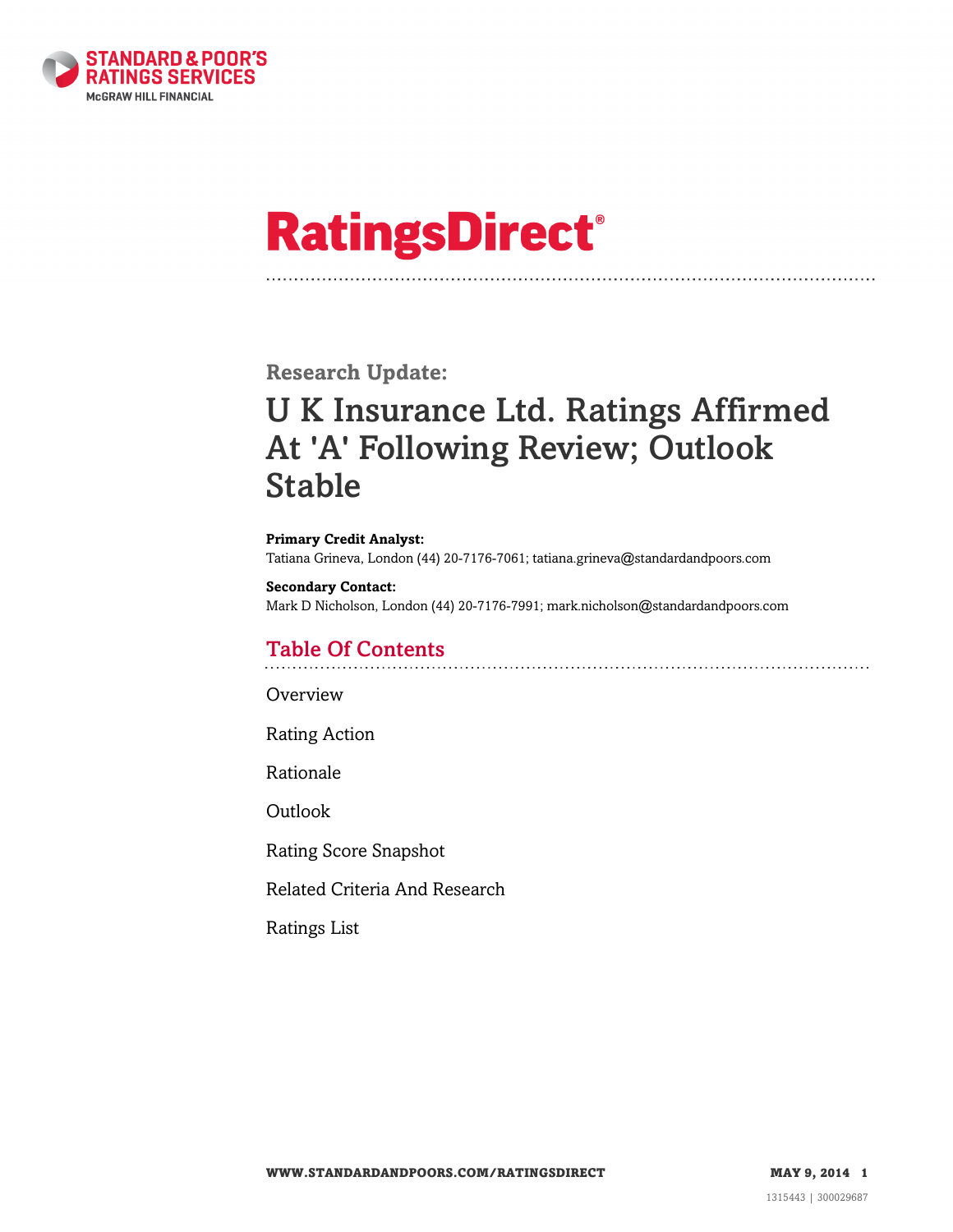**Research Update:**

# U K Insurance Ltd. Ratings Affirmed At 'A' Following Review; Outlook Stable

## <span id="page-1-0"></span>**Overview**

- Following our review of U.K.-based non-life insurer U K Insurance Ltd. (UKI), we are affirming our 'A' insurer financial strength and counterparty credit ratings on the group.
- We continue to regard UKI's financial risk profile as very strong. Consistent with our previous expectations, we forecast a gradual reduction of capital adequacy to the 'AA' level in 2014-2015, from a 'AAA' level at year-end 2013.
- We continue to regard UKI's business risk profile as strong, reflecting the group's strong competitive position despite challenges in growing its business profitably in the highly competitive U.K. general insurance market.
- The stable outlook reflects our view that UKI will maintain at least a strong capital and earnings profile, alongside a strong competitive position in the U.K. insurance market.

# <span id="page-1-1"></span>Rating Action

On May 9, 2014, Standard & Poor's Ratings Services affirmed its 'A' insurer financial strength and counterparty credit ratings on U.K.-based non-life insurer U K Insurance Ltd. (UKI). The outlook is stable.

# <span id="page-1-2"></span>Rationale

The affirmation follows our review of UKI, the main operating insurance subsidiary of Direct Line Group (DLG), and best known through its Direct Line brand. The ratings reflect our view of the group's very strong financial risk profile, which continues to be supported by very strong capital adequacy, a good earnings stream, and its strong business risk profile. UKI's strong business risk profile mainly reflects the group's strong competitive position in the mature and highly competitive U.K. general insurance market.

We combine these factors to derive an anchor of 'a' for UKI. This is the lower of two possible anchors. Despite DLG's divestment from Royal Bank of Scotland (RBS), we continue to assign UKI the lower anchor because we remain concerned that the group may manage its capital at lower levels in future, albeit at least comfortably at the 'A' level. UKI continues to benefit from a strong competitive position despite challenges in growing its share of the highly competitive U.K. general insurance market. UKI is one of the leaders in the personal lines market in the U.K., and has about a 10% share of the general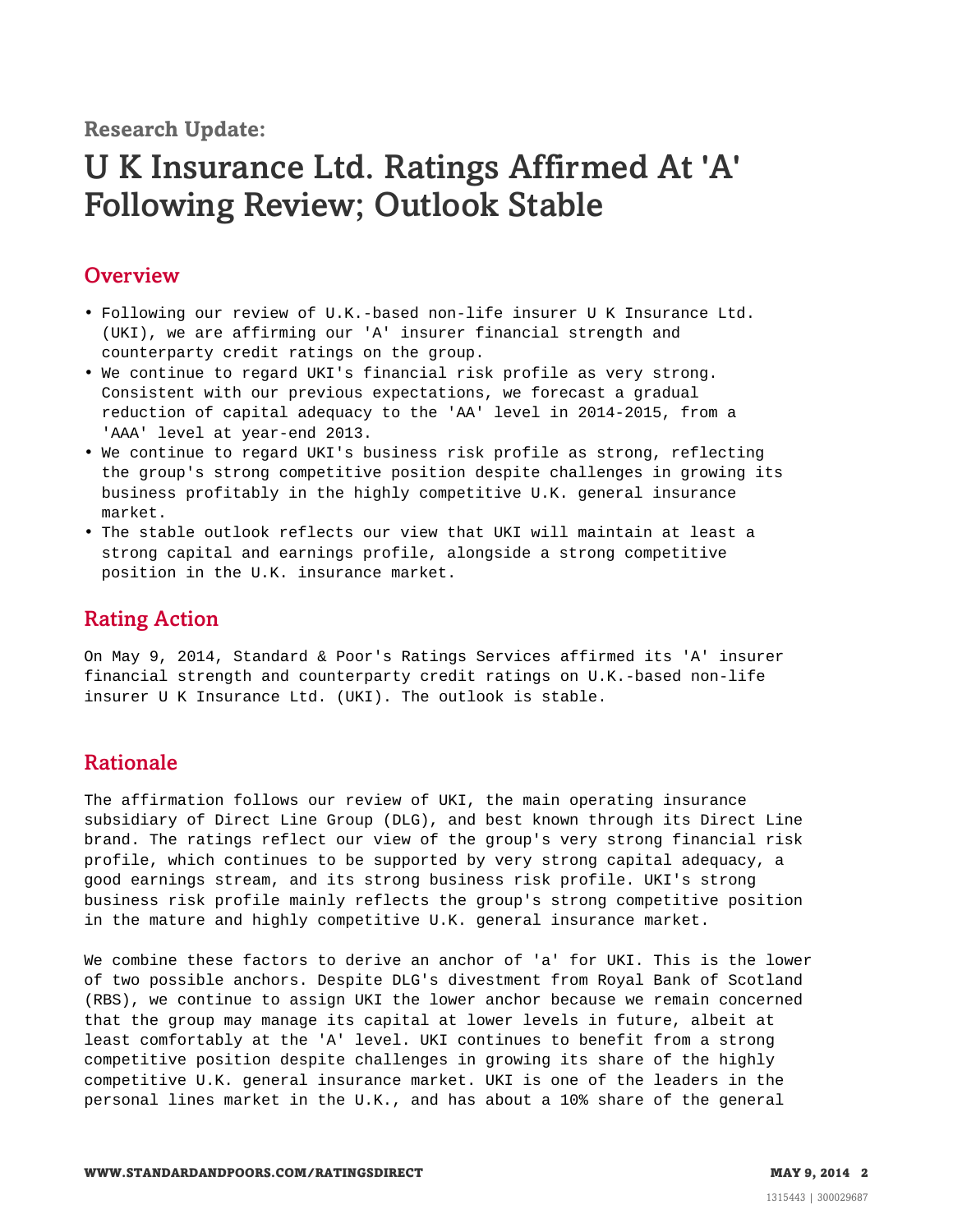insurance market (based on reported Association of British Insurers data). UKI has particularly strong positions in the motor and home insurance segments.

We assess UKI's capital and earnings as very strong. The group's capital adequacy was at the 'AAA' level as of Dec. 31, 2013, but under our base-case scenario, we expect it to gradually weaken to a 'AA' level in 2014-2015 due to lower retained earnings. For example, in 2013, UKI announced two special interim dividends, in addition to scheduled and final dividend payments. Furthermore, we expect that increasing credit and market risk charges as the result of planned investments in infrastructure and high-yield bonds will weaken capital further over 2014-2016. In 2013, DLG's net income of £312 million and net combined (loss and expenses) ratio of 93% were well in excess of our expectations. However, DLG's net combined ratio was boosted by significant reserve releases of about £400 million. Our base-case scenario envisages a net combined ratio of 97%-99% in 2014-2015, and net income in excess of £185 million in 2014 and in excess of £220 million in 2015.

In our view, UKI's risk position is intermediate. While the group benefits from the diversity of its investment portfolio and minimal exposure to employee postemployment defined benefits obligations, this is offset by the cyclicality of the U.K. motor market, which increases the volatility of capital and earnings. We expect UKI's management team to remain committed to its conservative investment strategy, despite some increased credit risk taking.

We continue to view UKI's financial flexibility as adequate, reflecting its good earnings stream; very strong, albeit reducing, capital adequacy; and still low, but potentially increasing, financial leverage ratio. As of Dec. 31, 2013, DLG's financial leverage was 19%, with healthy fixed-charge coverage of 9x. For 2014-2015, we expect leverage to be around 20% and fixed-charge coverage to be 6x-7x. As part of DLG's divestment from RBS, the group has demonstrated its ability to tap equity and bond markets. However, in our view, it does not have as long a capital market track record as its competitors, to which we assign the highest financial flexibility assessment.

UKI's enterprise risk management (ERM) and management and governance practices are neutral factors for the ratings. UKI's management and governance is satisfactory, and it has successfully executed key strategic priorities over the past two years. We consider UKI's ERM as adequate with strong risk controls, and it is becoming more embedded in the organization. In particular, we think UKI has made strong progress in developing its internal risk models and using ERM in various strategic decisions since 2012.

### <span id="page-2-0"></span>**Outlook**

The stable outlook reflects our view that UKI will continue to maintain at least strong capital and earnings, with capital adequacy at least comfortably at the 'A' level. We also expect that UKI will maintain stable earnings, a conservative investment profile, and a strong competitive position in the U.K.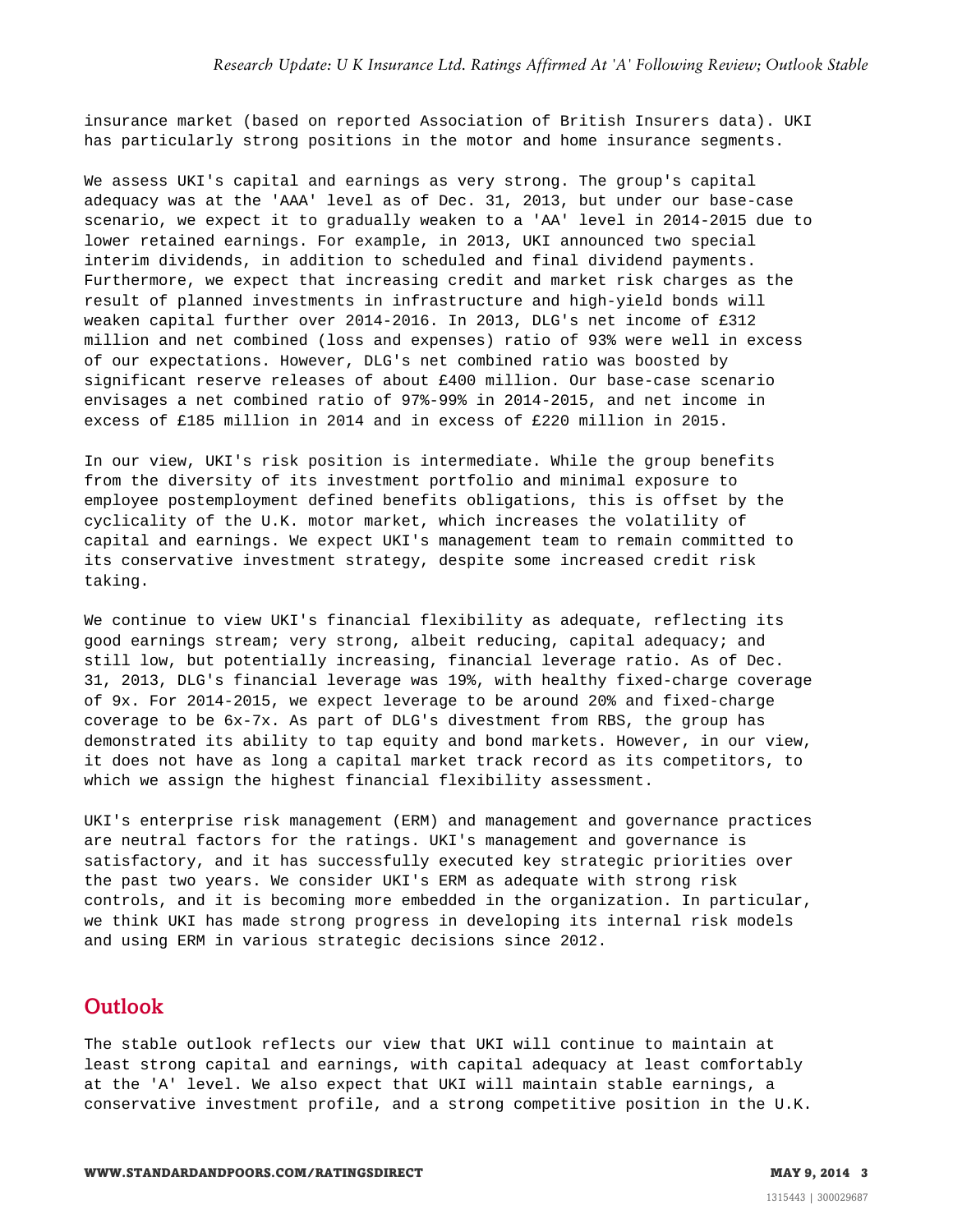insurance market.

We could lower the ratings if capital adequacy falls below the 'A' level, or earnings materially fail to meet our expectations. We could also lower the ratings if UKI's leading positions in motor and household insurance shrank unexpectedly in a competitive market environment.

We consider an upgrade to be unlikely, but we may raise the ratings if UKI maintains its capital consistently at the 'AAA' level, or if its ERM processes strengthen further while it operates in a more complex risk environment.

# <span id="page-3-0"></span>Rating Score Snapshot

| Financial Strength Rating                                                              | A/Stable                                                                                                          |
|----------------------------------------------------------------------------------------|-------------------------------------------------------------------------------------------------------------------|
| SACP                                                                                   | a                                                                                                                 |
| Anchor<br>Business Risk Profile<br>IICRA<br>Competitive Position                       | $\mathsf{a}$<br>Strong<br>Intermediate Risk<br>Strong                                                             |
| Financial Risk Profile<br>Capital & Earnings<br>Risk Position<br>Financial Flexibility | Very Strong<br>Very Strong<br>Intermediate Risk<br>Adequate                                                       |
| Modifiers<br>ERM and Management<br>Management & Governance<br>Holistic Analysis        | $\Omega$<br>$\Omega$<br>Enterprise Risk Management Adequate With Strong Risk Controls<br>Satisfactory<br>$\Omega$ |
| Liquidity                                                                              | Exceptional                                                                                                       |
| Support<br>Group Support<br>Government Support                                         | $\Omega$<br>0<br>0                                                                                                |

<span id="page-3-1"></span>IICRA--Insurance industry and country risk assessment.

# Related Criteria And Research

#### Related criteria

- Insurers: Rating Methodology, May 7, 2013
- Enterprise Risk Management, May 7, 2013
- Management And Governance Credit Factors For Corporate Entities And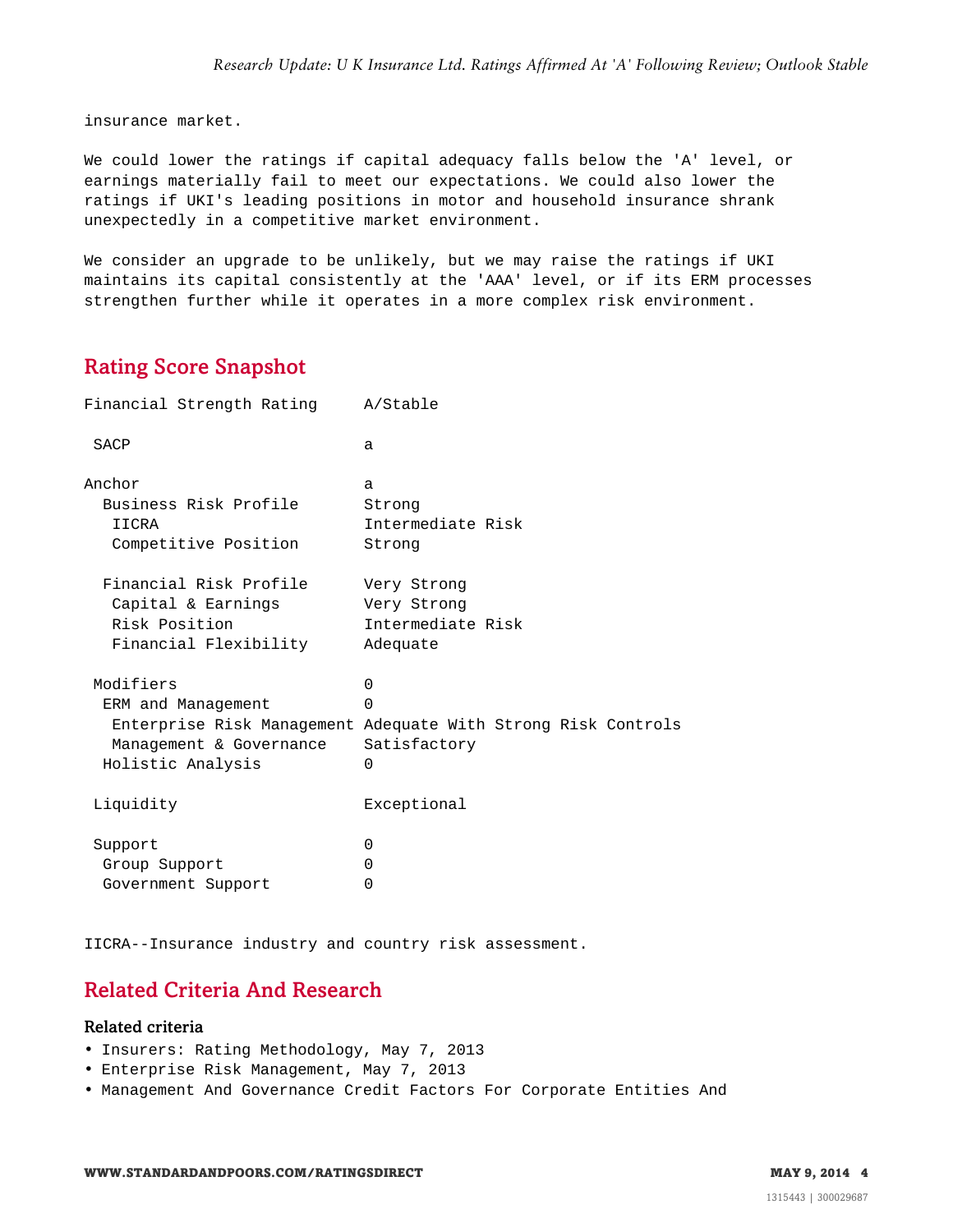Insurers, Nov. 13, 2012

- Refined Methodology And Assumptions For Analyzing Insurer Capital
- Adequacy Using The Risk-Based Insurance Capital Model, June 7, 2010
- General Criteria: Use Of CreditWatch And Outlooks, Sept. 14, 2009
- <span id="page-4-0"></span>• Hybrid Capital Handbook: September 2008 Edition, Sept. 15, 2008

# Ratings List

Ratings Affirmed

| U K Insurance Ltd.                                      |               |
|---------------------------------------------------------|---------------|
| Counterparty Credit Rating                              | $A/Stable/--$ |
| Financial Strength Rating                               | $A/Stable/--$ |
| Direct Line Insurance Group PLC<br>Junior Subordinated* | BBB+          |
| *Guarantor: U K Insurance Ltd.                          |               |

#### **Additional Contact:**

Insurance Ratings Europe; InsuranceInteractive\_Europe@standardandpoors.com

Complete ratings information is available to subscribers of RatingsDirect at www.globalcreditportal.com and at spcapitaliq.com. All ratings affected by this rating action can be found on Standard & Poor's public Web site at www.standardandpoors.com. Use the Ratings search box located in the left column. Alternatively, call one of the following Standard & Poor's numbers: Client Support Europe (44) 20-7176-7176; London Press Office (44) 20-7176-3605; Paris (33) 1-4420-6708; Frankfurt (49) 69-33-999-225; Stockholm (46) 8-440-5914; or Moscow 7 (495) 783-4009.